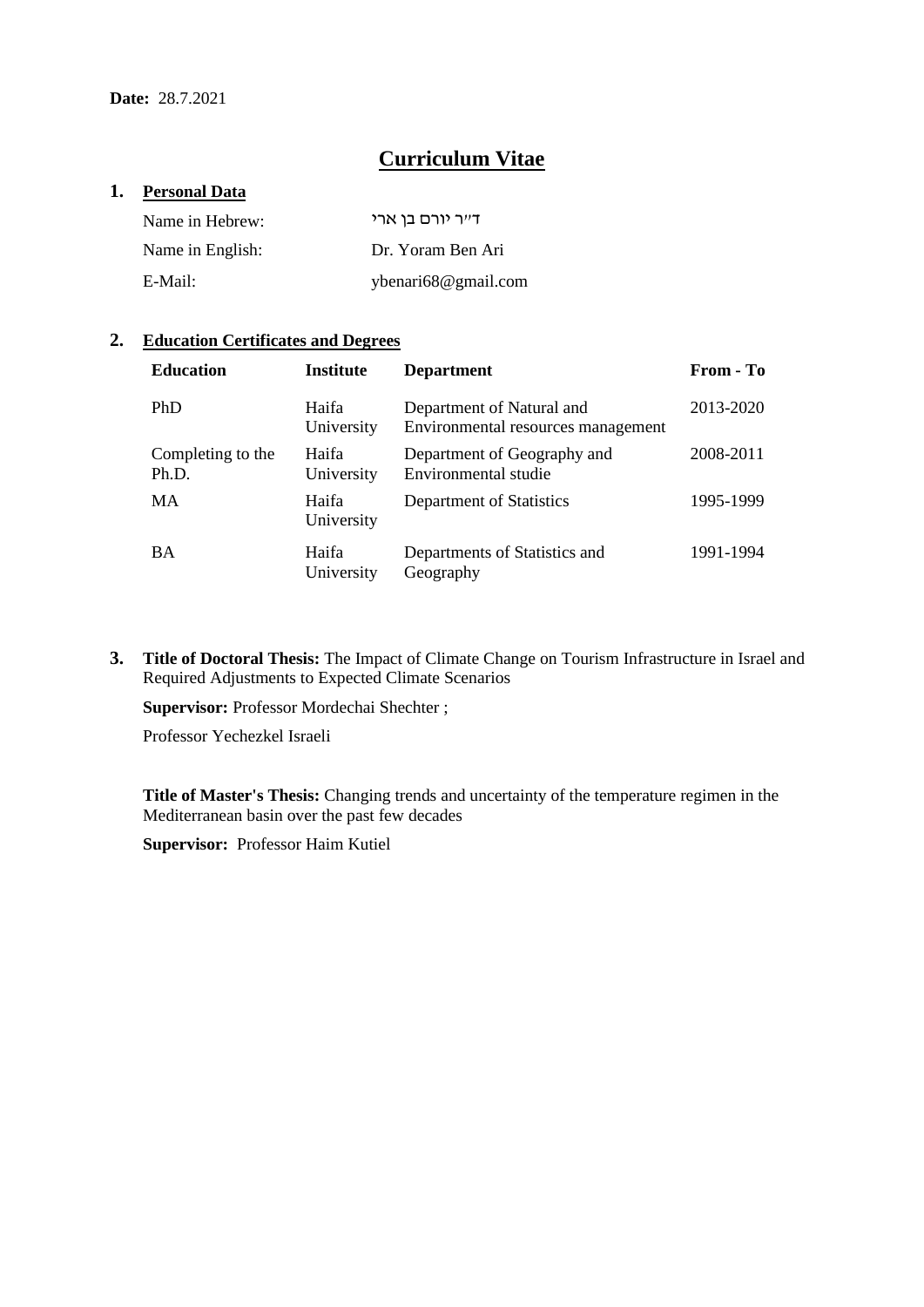# **4. Academic Ranks**

| Rank     | % Position             | From - To | Institute                           |
|----------|------------------------|-----------|-------------------------------------|
| Lecturer | Approximately 15%-100% | 1996-2021 | Western Galilee Academic            |
| Lecturer | Approximately 50%      | 2017-2021 | WIZO Haifa Academic<br>Center       |
| Lecturer | Approximately 20%      | 2018-2021 | Academic College of Emek<br>Yezreel |

## **5. Grants and Awards**

| Year | Name of Grant/Award                                        |
|------|------------------------------------------------------------|
| 2018 | Petrie Award for environmental and climate change research |
| 2017 | Petrie Award for environmental and climate change research |
| 2016 | Petrie Award for environmental and climate change research |

# **6. Active Participation in Conferences (Only from 2001)**

21.7.2021: Annual Conference on Science and the Environment 2021 – The Israeli Society for Ecology and Environmental Sciences. Presenting a poster and a snapshot in the session "Climate, Energy and Technology" on the topic: Examining the vulnerability and adaptability of hotels to the implications of climate change. Online Conference.

21.6.2021: Third Conference of Researchers at Western Galilee Academic College. Topic of lecture: Developing adaptability to the implications of climate change on hotels. Location: Western Galilee Academy.

15.2.2018: The annual conference of the Israel Tourist Investigators forum-2018. The topic of the lecture: The effect of climate change on the hotel sector and adaptation to predictable climate scenarios. Location: Kinneret Academic College.

17.12.2017: The 58-th Conference of Israeli Geographical Association. Subject of the lecture: Adaptation of Tourism Infrastructure to the Impact of Expected Climate Scenarios. Place: **Ben**-**Gurion University of the Negev** (**BGU**).

17.2.2016: The Israel Tourist Investigators forum. The annual conference . The topic of the lecture: The effect of climate change on tourism infrastructure and the adjustments to upcoming climate scenarios. Location: Ashkelon Academic College.

23.3.2015: The annual Conference and a symposium of the Israeli Meteorological Association - Nine/2015. The topic of the lecture: Characterizing the temperature regimen in the Mediterranean basin by examining change trends, the events of the shortened and uncertainty. Location: Ministry of Agriculture, the Volcanic Institute, Beit Dagan, at the agricultural campus, Rishon Lezion.

9.2.2.2015: The research Center for Natural and environmental resources. Presentation of the doctoral topic: the effect of climate change on tourism infrastructure in Israel and required matches for upcoming climate scenarios. Location: University of Haifa.

21.12.2014: The annual conference of the Israeli Geographical Society. Topic: The temperature regimen in the Mediterranean basin: change trends, extreme events and injustice. Location: University of Haifa.